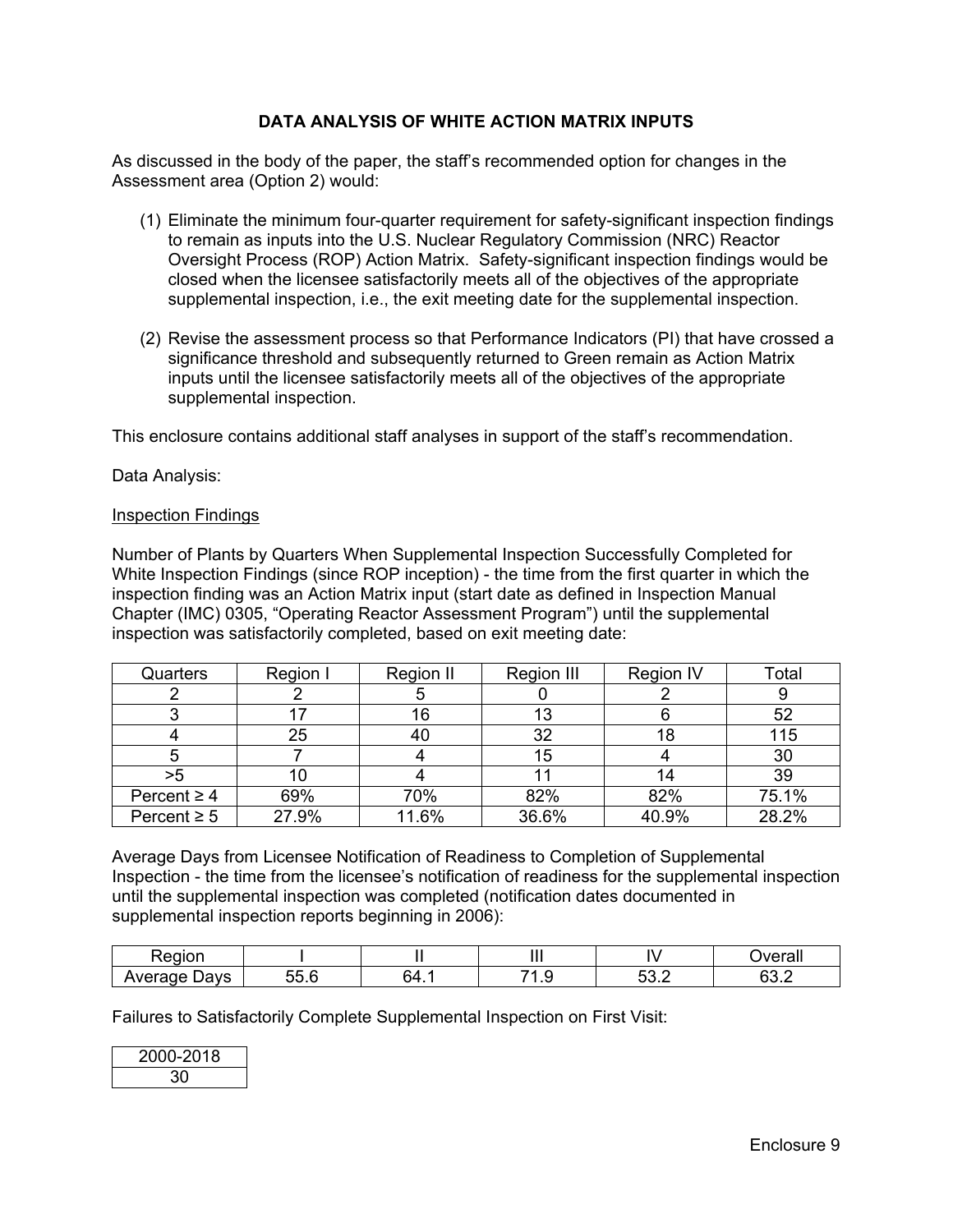### Impact of the Proposed Change for Inspection Findings

The elimination of the minimum four-quarter requirement will likely only affect White findings, since licensee preparations for supplemental inspections for Yellow and Red findings typically require more than three quarters.

The staff reviewed the historical data for all safety-significant inspection findings since ROP inception. In many cases, nearly two full quarters elapsed from the time a safety-significant inspection finding counted as an Action Matrix input until the NRC issued a final significance determination letter. A review of the history of White inspection findings revealed that, on average, they counted as Action Matrix inputs for 161 days before issuance of a final significance determination and assessment follow-up letter. Because of the length of time for completing significance determinations, and the backdating of the inspection findings to the quarter in which the NRC identified the finding, there is a low probability that supplemental inspections can be completed in less than three quarters from the start date of the inspection finding, especially when there are licensee challenges to the significance determination. Therefore, the effective impact is likely to be a reduction of one quarter during which Action Matrix inputs can aggregate. Whether the inspection finding can be closed in less than four quarters depends on licensee challenges to the significance determination, how quickly licensees can prepare for the supplemental inspection, and how quickly inspectors can complete the inspection and close out the finding. The proposed revision to Inspection Procedure (IP) 95001, "Supplemental Inspection Response to Action Matrix Column 2 Inputs," eliminates the requirement for licensees to perform a root cause vice causal analysis may also reduce the time for licensees to prepare for the supplemental inspection.

Historically, over 75 percent of supplemental inspections for White inspection findings were completed in 4 or more quarters from the start date of the finding.

The staff reviewed licensees that moved to Column 3 to determine the potential impact of a reduced period of aggregation. Column 2 licensees were not considered, as accumulation was not relevant for that column. The staff acknowledges that, because there was no incentive to complete supplemental inspections sooner, the analysis may not be completely representative of what licensee behavior might have been had the incentive been in place. The staff reviewed 75 reactor units that transitioned to Column 3 of the Action Matrix. Ten of those units moved to Column 3 because of two White inspection findings. Of those 10, 7 received a second White inspection finding in less than 4 quarters from the start date of the first finding, so those units would likely not have been affected by this change, since on average nearly 2 quarters have passed before a finding has been finalized, and licensees would be challenged to have the supplemental inspection completed in less than 3 quarters. Three reactor units received a second White inspection finding in the fourth quarter after the first White inspection finding. The NRC completed the supplemental inspection for only one of those reactor units under IP 95001, "Supplemental Inspection Response to Action Matrix Column 2 Inputs," for the first White finding before the start date of the second White finding. For the two sites, it is not possible to predict whether the IP 95001 supplemental inspections would have been completed sooner had the minimum four-quarter requirement not been in effect. In summary, only three reactor units might not have transitioned to Column 3 absent the minimum four-quarter requirement. However, because the definition of a degraded cornerstone changed in 2016 from two White inputs to three White inputs in the same cornerstone, none of those units would have met the new criteria for Column 3.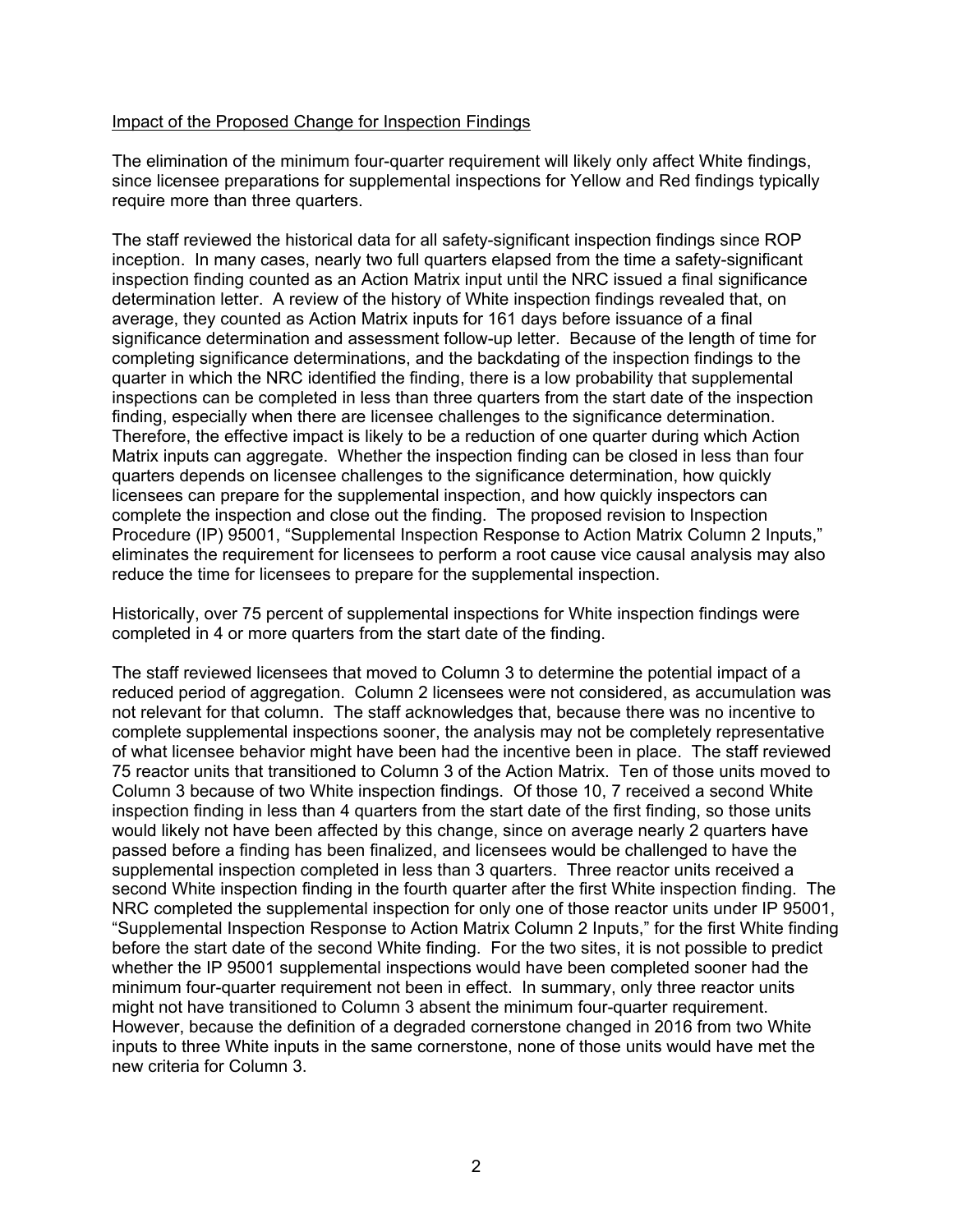The staff also reviewed the licensees that met the criteria for a repetitive degraded cornerstone. Of the eight, only three moved to Column 4 solely from White inputs. All three would still have met the criteria for a repetitive degraded cornerstone with the proposed elimination of the four-quarter requirement. Considering the cumulative changes to the ROP, one licensee would not have met the criteria for transition to Column 4. That licensee transitioned to Column 4 for a repetitive degraded cornerstone because of two parallel White inspection findings in the same cornerstone for failing to adequately address the objectives of the supplemental inspection for two White PIs, along with an additional White finding in a different cornerstone. The same licensee would not have moved to Column 4 after the staff revised the definition of degraded cornerstone to three White inputs in the same cornerstone. It is difficult to predict what the impact would have been for this licensee if they had not moved to Column 4; however, the staff continuously assesses licensee performance, and the oversight process provides adequate margin in the assessment of licensee performance so that appropriate licensee and NRC actions are taken before unacceptable performance occurs. This licensee had no additional safety significant inputs into the Action Matrix despite the scrutiny of the supplemental inspection.

# PI Review Summary

Number of Plants by Quarters When Supplemental Inspection Successfully Completed for White Performance Indicators (since ROP inception)

PIs are inputs into the Action Matrix at the start of the quarter in which the threshold was crossed. The staff reviewed the number of quarters it took for the supplemental inspection to be completed from the quarter in which the PI crossed the White threshold. This would be analogous to the start date for a proposed parallel inspection finding until the exit meeting for the supplemental inspection in which the licensee met the objectives of the inspection. The following table summarizes the results:

| Number of        | Number of    | Number of    | Number of    | Number of        |       |
|------------------|--------------|--------------|--------------|------------------|-------|
|                  | Supplemental | Supplemental | Supplemental | Supplemental     |       |
| Quarters         | Inspections  | Inspections  | Inspections  | Inspections      | Total |
|                  | Completed    | Completed    | Completed    | Completed        |       |
|                  | Region I     | Region II    | Region III   | <b>Region IV</b> |       |
| $\mathfrak{D}$   |              | :5           | 5            |                  |       |
| 3                | 5            | 9            | 5            | 6                | 25    |
| 4                |              | 6            | 8            |                  | 27    |
| 5                | 3            | 8            | 5            |                  | 19    |
| >5               |              |              |              |                  | 12    |
| Percent $\geq 4$ | 65%          | 52%          | 58%          | 58%              | 58%   |
| Percent $\geq 5$ | 39%          | 31%          | 25%          | 29%              | 31%   |

The staff only counted White PIs that were inspected using IP 95001 supplemental inspection procedure to not skew the data.

The staff reviewed the timeliness for licensees to notify the NRC that they were ready for the supplemental inspection, as well as the total time for the supplemental inspection to be completed for White PIs and inspection findings. The data was separated into three distinct periods to better discriminate any trends. The results are summarized below: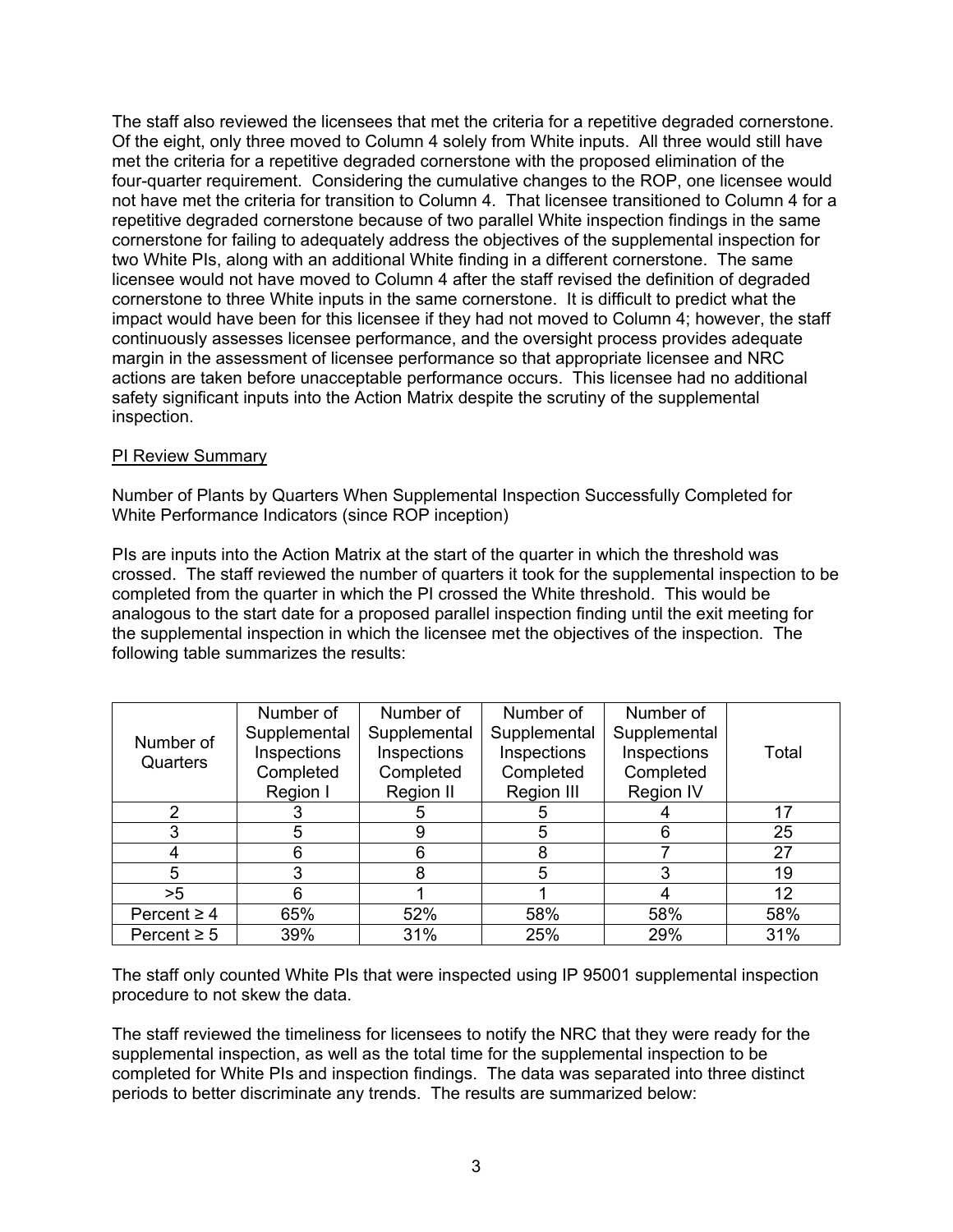



The staff noted that the time it takes for licensees to notify the NRC of readiness for the supplemental inspection for White PIs has increased significantly over the past few years, while notification of readiness for White inspection findings has steadily decreased. The staff noted a similar trend for overall timeliness to complete supplemental inspections. Industry stakeholders suggest that it takes longer to complete causal evaluations for multiple events that result in a PI crossing a significance threshold. However, that would not account for the increasing trend in timeliness.